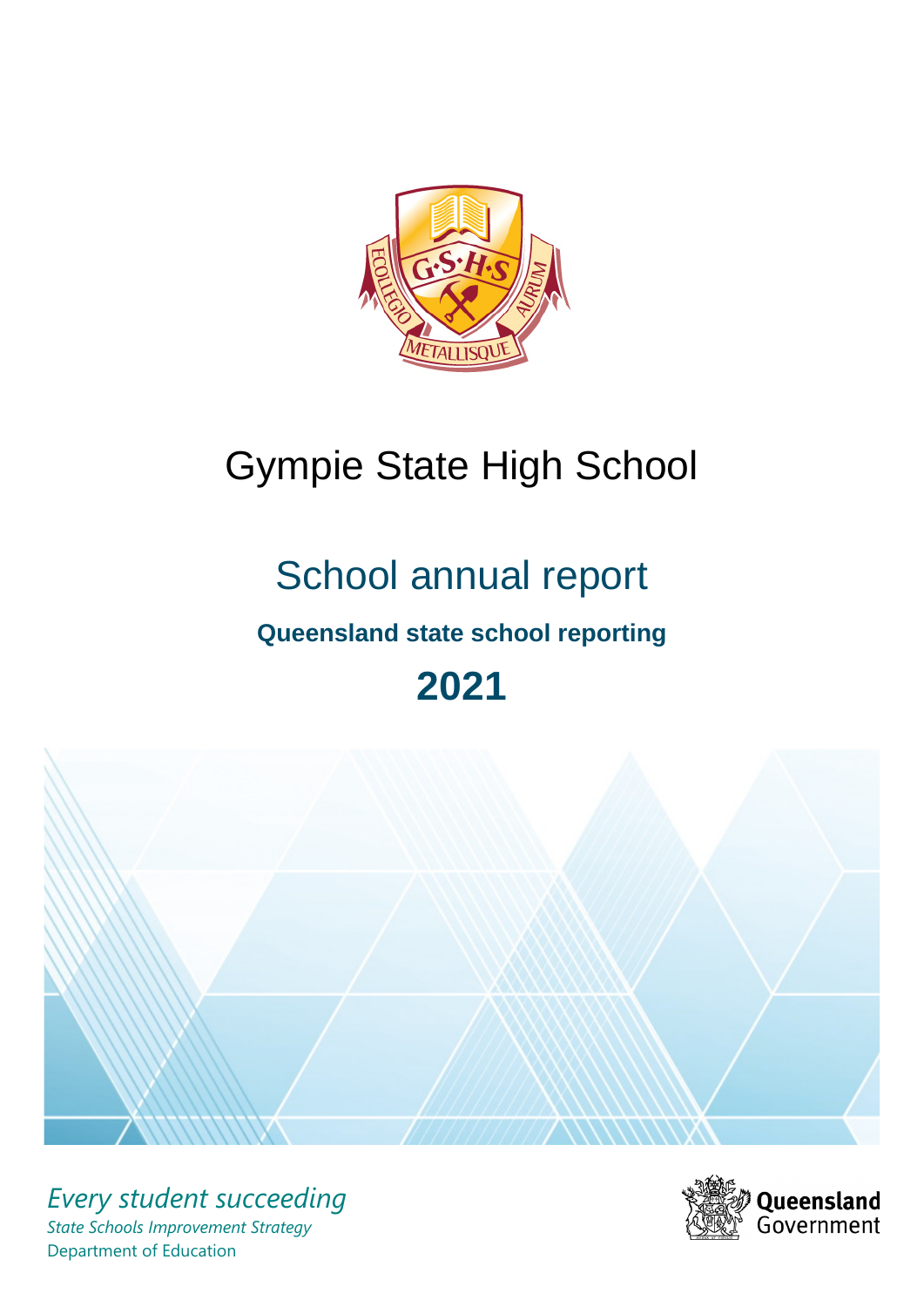**OFFICIAL – Public** Published as information source only. Public information used to create this report may not appear in this format in the public domain Please refer to disclaimer information.

#### **Contact details**

| <b>Postal Address</b> | PO Box 22 Gympie 4570         |
|-----------------------|-------------------------------|
| <b>Phone</b>          | (07) 5489 8333                |
| Fax                   | (07) 5489 8300                |
| Email                 | principal@gympieshs.eg.edu.au |
| Website               | https://gympieshs.eg.edu.au   |

#### **Disclaimer**

The materials presented in this report are distributed by the Department of Education (the department) as an information source only.

The information and data in this report is subject to change without notice.<br>The department makes no statements, representations, or warranties about the accuracy or completeness of, and you should not rely on, any informa report. The department disclaim all responsibility and all liability (including without limitation, liability in negligence) for all expenses, losses, damages and costs you might incur as a

result of the information in this report being inaccurate or incomplete in any way, and for any reason. Despite our best efforts, the department makes no warranties that the information in this report is free of infection by computer viruses or other contamination.

2021 School annual report Gympie State High School 1 and 1 and 2 and 2 and 2 and 2 and 2 and 2 and 2 and 2 and 2 and 2 and 2 and 2 and 2 and 2 and 2 and 2 and 2 and 2 and 2 and 2 and 2 and 2 and 2 and 2 and 2 and 2 and 2 and 2 and 2 and 2 and 2 and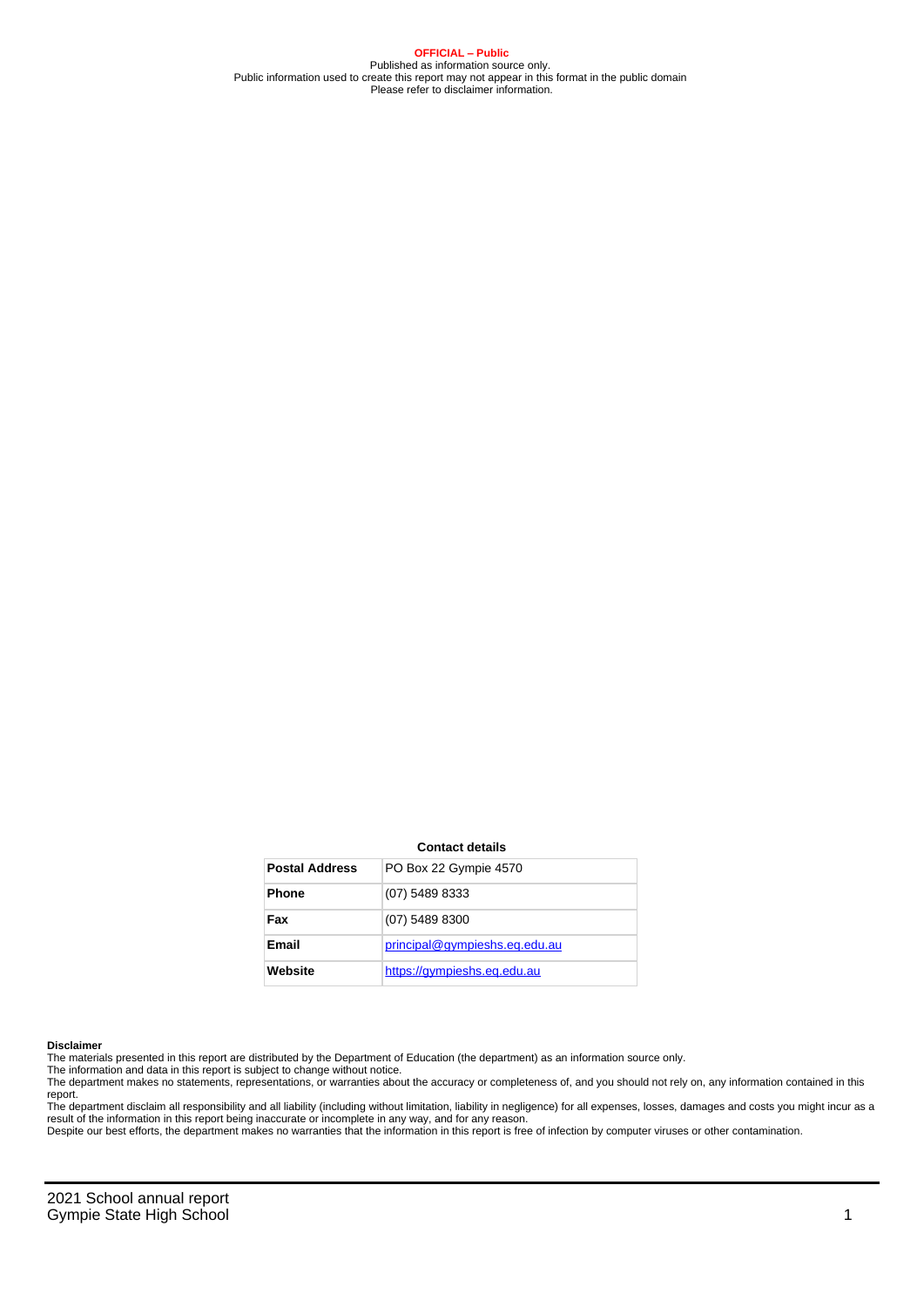| School context                   |                                                                                                                                                                                              |
|----------------------------------|----------------------------------------------------------------------------------------------------------------------------------------------------------------------------------------------|
| Coeducational or single sex      | Coeducational                                                                                                                                                                                |
| <b>Independent Public School</b> | No.                                                                                                                                                                                          |
| Year levels offered in 2021      | Year $7 -$ Year 12                                                                                                                                                                           |
| Webpages                         | Additional information about Queensland state schools is located on the:<br>My School website<br>Queensland Government data website<br>Queensland Government schools directory website.<br>٠ |

# **Characteristics of the student body**

## **Student enrolments**

### **Table 1: Student enrolments by year level**

|                   |      | <b>February</b> |       |      | <b>August</b> |      |
|-------------------|------|-----------------|-------|------|---------------|------|
| <b>Year Level</b> | 2019 | 2020            | 2021  | 2019 | 2020          | 2021 |
| Year <sub>7</sub> | 181  | 172             | 163   | 185  | 166           | 173  |
| Year <sub>8</sub> | 187  | 187             | 191   | 177  | 182           | 185  |
| Year 9            | 201  | 171             | 186   | 200  | 169           | 182  |
| Year 10           | 161  | 186             | 186   | 162  | 173           | 175  |
| Year 11           | 147  | 156             | 190   | 133  | 139           | 165  |
| Year 12           | 111  | 108             | 119   | 102  | 93            | 111  |
| <b>Total</b>      | 988  | 980             | 1,035 | 959  | 922           | 991  |

Notes

1. Student counts include headcount of all full- and part-time students at the school.

# **Average class sizes**

#### **Table 2: Average class size information for each phase of schooling**

| <b>Year Levels</b> | 2019 | 2020 | 2021 |
|--------------------|------|------|------|
| Year 7 – Year 10   | 21   | 20   | 20   |
| Year 11 – Year 12  | 14   | 14   | 15   |

Notes

1. Classes are measured against the target of 25 students per teacher in Prep to Year 3 and Years 11 to 12, and target of 28 students per teacher in Years 4 to 10. Where composite classes exist across cohorts (e.g. Year 3/4) the class size targets would be the lower cohort target.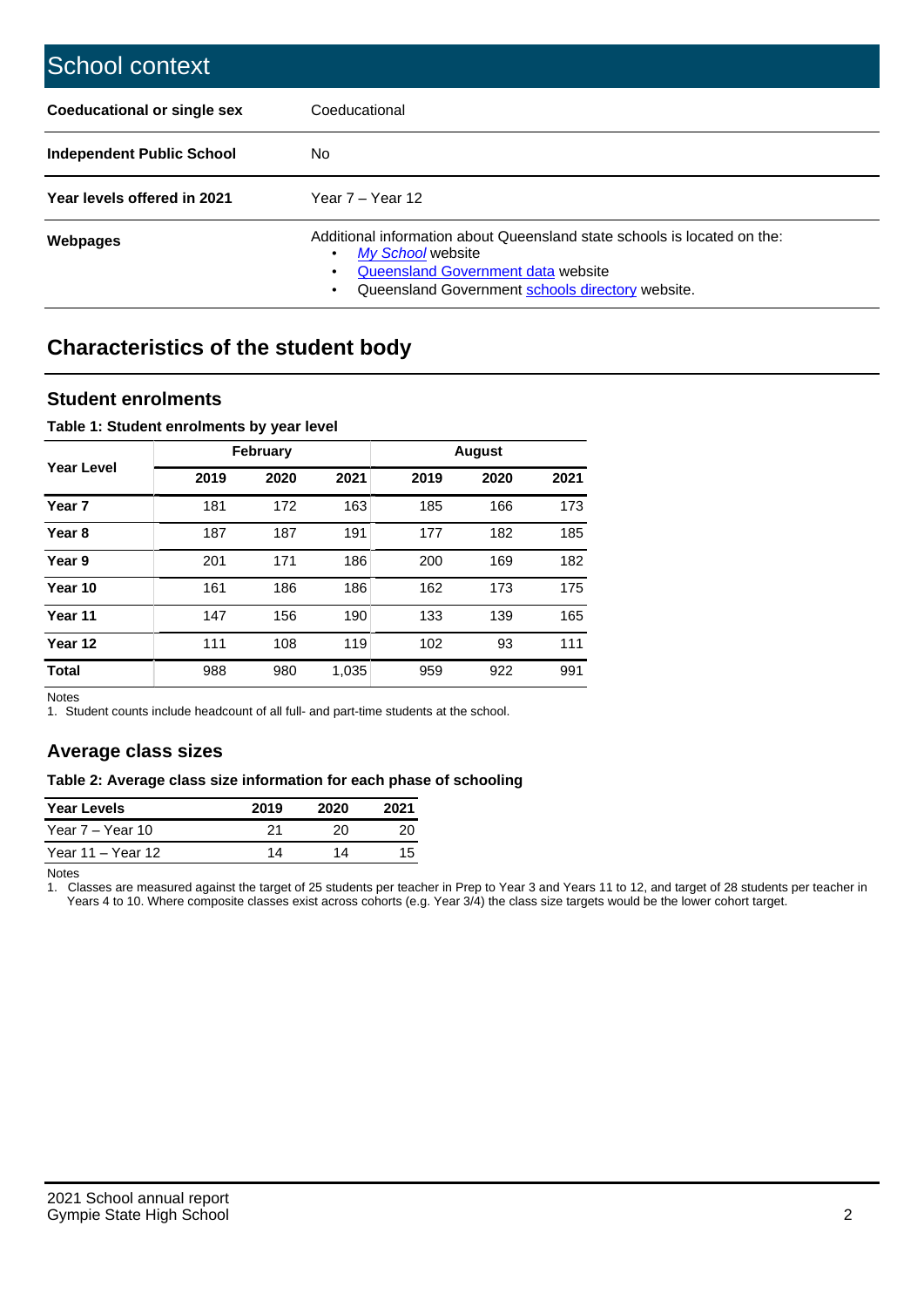# **Respectful relationships education**

To support students' learning, health and wellbeing all state schools are required to implement respectful relationships education through the Prep to Year 10 Australian Curriculum: Health and Physical Education and/or through school pastoral care programs across Prep to Year 12.

## **Parent, student and staff satisfaction**

Tables 3–5 show selected items from the Parent/Caregiver, Student and Staff School Opinion Surveys. In response to the COVID-19 health emergency, the annual school opinion surveys of students, teachers and staff were not administered in 2020. A new time series started in 2021 and data from this collection is not considered directly comparable with earlier collections due to significant methodology changes.

For state level information go to the **[School Opinion Survey](https://qed.qld.gov.au/publications/reports/statistics/schooling/schools/schoolopinionsurvey) webpage**.

#### **Table 3: Parent/Caregiver Survey**

| Percentage of parents/caregivers who agree <sup>1</sup> that:                                               | 2019  | 2020 | 2021  |
|-------------------------------------------------------------------------------------------------------------|-------|------|-------|
| This is a good school.                                                                                      | 87.0% |      | 80.2% |
| My child likes being at this school. <sup>2</sup>                                                           | 87.3% |      | 78.4% |
| My child feels safe at this school. <sup>2</sup>                                                            | 87.0% |      | 74.4% |
| My child's learning needs are being met at this school. <sup>2</sup>                                        | 85.5% |      | 73.3% |
| My child is making good progress at this school. <sup>2</sup>                                               | 88.9% |      | 78.3% |
| Teachers at this school expect my child to do his or her best. <sup>2</sup>                                 | 94.2% |      | 92.2% |
| Teachers at this school provide my child with useful feedback about his or her school<br>work. <sup>2</sup> | 88.7% |      | 80.5% |
| Teachers at this school motivate my child to learn. <sup>2</sup>                                            | 82.4% |      | 77.6% |
| Teachers at this school treat students fairly. <sup>2</sup>                                                 | 78.0% |      | 73.7% |
| can talk to my child's teachers about my concerns. <sup>2</sup>                                             | 87.0% |      | 86.6% |
| This school works with me to support my child's learning. <sup>2</sup>                                      | 84.0% |      | 82.6% |
| This school takes parents' opinions seriously. <sup>2</sup>                                                 | 76.5% |      | 69.2% |
| Student behaviour is well managed at this school. <sup>2</sup>                                              | 55.8% |      | 69.9% |
| This school looks for ways to improve. <sup>2</sup>                                                         | 79.6% |      | 80.8% |
| This school is well maintained. <sup>2</sup>                                                                | 79.6% |      | 87.7% |

Notes

1. Agree represents the percentage of respondents who Somewhat Agree, Agree or Strongly Agree with the statement.

2. Nationally agreed parents/caregiver items.

3. DW = Data withheld to ensure confidentiality.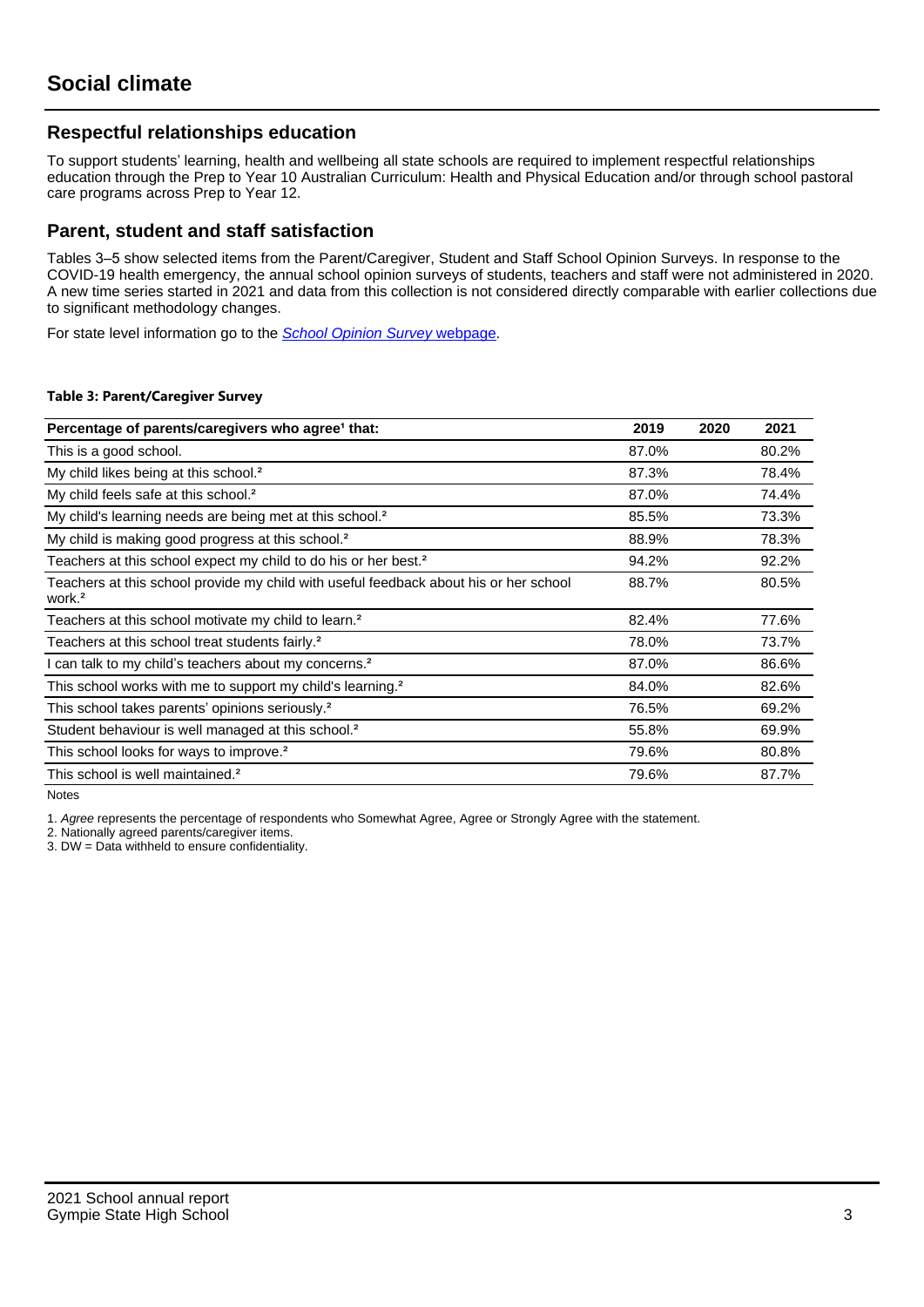#### **Table 4: Student Survey**

| Percentage of students who agree <sup>1</sup> that:                            | 2019  | 2020 | 2021  |
|--------------------------------------------------------------------------------|-------|------|-------|
| I like being at my school. <sup>2</sup>                                        | 70.3% |      | 69.6% |
| I feel safe at my school. <sup>2</sup>                                         | 86.5% |      | 69.0% |
| My teachers motivate me to learn. <sup>2</sup>                                 | 75.7% |      | 75.9% |
| My teachers expect me to do my best. <sup>2</sup>                              | 97.3% |      | 94.9% |
| My teachers provide me with useful feedback about my school work. <sup>2</sup> | 89.2% |      | 86.1% |
| Teachers at my school treat students fairly. <sup>2</sup>                      | 73.0% |      | 71.3% |
| I can talk to my teachers about my concerns. <sup>2</sup>                      | 73.0% |      | 63.8% |
| My school takes students' opinions seriously. <sup>2</sup>                     | 72.2% |      | 56.1% |
| Student behaviour is well managed at my school. <sup>2</sup>                   | 56.8% |      | 59.8% |
| My school looks for ways to improve. <sup>2</sup>                              | 86.5% |      | 74.1% |
| My school is well maintained. <sup>2</sup>                                     | 75.0% |      | 62.0% |
| My school gives me opportunities to do interesting things. <sup>2</sup>        | 91.9% |      | 74.1% |

Notes

1. Agree represents the percentage of respondents who Somewhat Agree, Agree or Strongly Agree with the statement.

2. Nationally agreed student items.

3. DW = Data withheld to ensure confidentiality.

### **Table 5: Staff Survey**

| Percentage of staff who agree <sup>1</sup> that:                                                            | 2019  | 2020 | 2021  |
|-------------------------------------------------------------------------------------------------------------|-------|------|-------|
| I feel confident embedding Aboriginal and Torres Strait Islander perspectives across the<br>learning areas. | 75.9% |      | 83.0% |
| I enjoy working at this school. <sup>2</sup>                                                                | 96.0% |      | 91.4% |
| I feel this school is a safe place in which to work. <sup>2</sup>                                           | 96.0% |      | 91.4% |
| I receive useful feedback about my work at this school. <sup>2</sup>                                        | 90.5% |      | 84.1% |
| Students are encouraged to do their best at this school. <sup>2</sup>                                       | 95.9% |      | 97.1% |
| Students are treated fairly at this school. <sup>2</sup>                                                    | 93.2% |      | 92.8% |
| Student behaviour is well managed at this school. <sup>2</sup>                                              | 78.4% |      | 80.6% |
| Staff are well supported at this school. <sup>2</sup>                                                       | 76.7% |      | 79.7% |
| This school takes staff opinions seriously. <sup>2</sup>                                                    | 82.4% |      | 81.4% |
| This school looks for ways to improve. <sup>2</sup>                                                         | 98.6% |      | 97.1% |
| This school is well maintained. <sup>2</sup>                                                                | 74.7% |      | 77.1% |
| This school gives me opportunities to do interesting things. <sup>2</sup>                                   | 85.9% |      | 89.7% |

Notes

1. Agree represents the percentage of respondents who Somewhat Agree, Agree or Strongly Agree with the statement.

2. Nationally agreed staff items.

3. DW = Data withheld to ensure confidentiality.

# **Description of how this school manages non-attendance**

Queensland state schools manage non-attendance in line with the Queensland Department of Education procedures: [Managing Student Absences and Enforcing Enrolment and Attendance at State Schools](https://ppr.qed.qld.gov.au/pp/managing-student-absences-and-enforcing-enrolment-and-attendance-at-state-schools-procedure); and [Roll Marking in State Schools,](https://ppr.qed.qld.gov.au/pp/roll-marking-in-state-schools-procedure) which outline processes for managing and recording student attendance and absenteeism.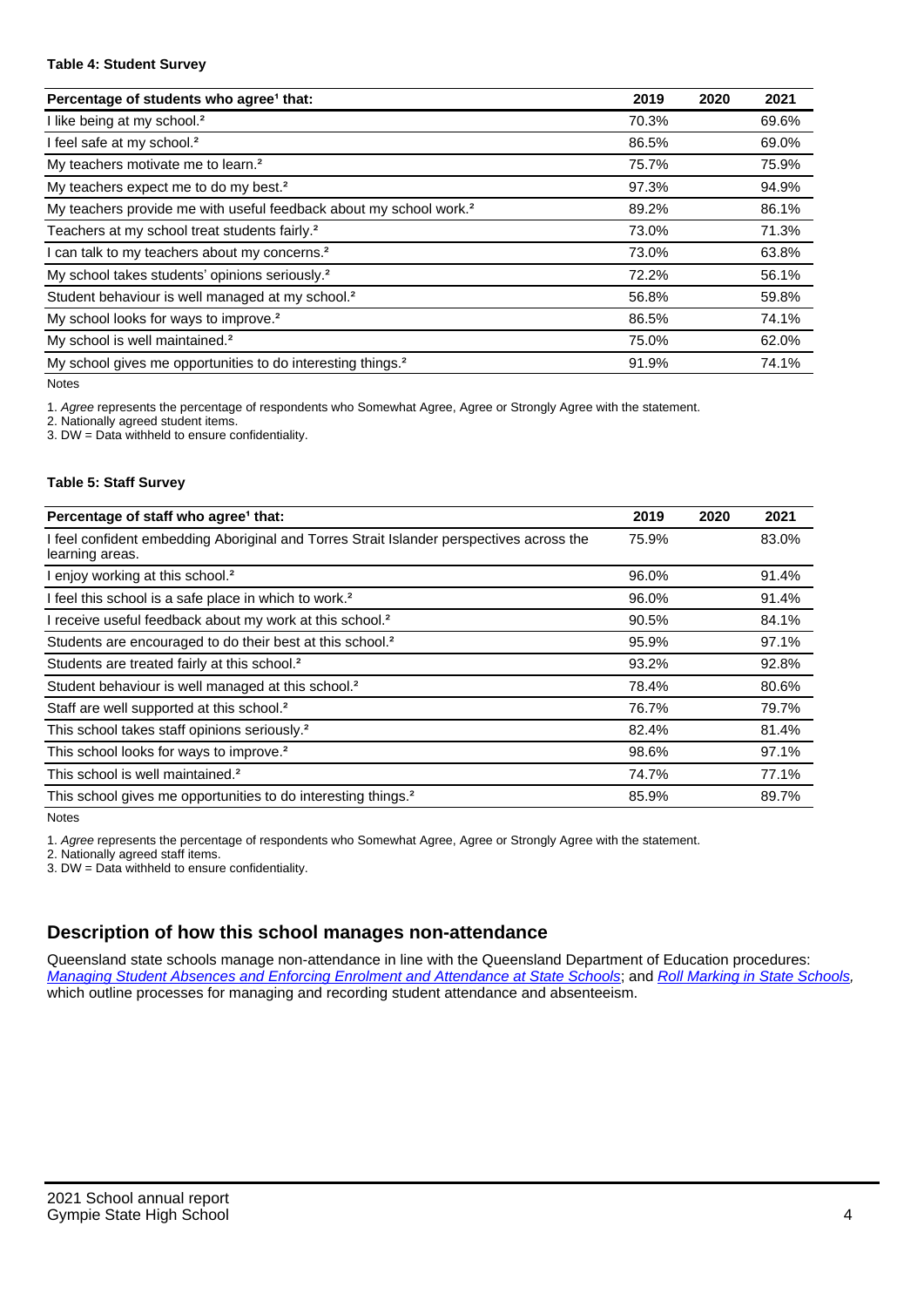# **School disciplinary absences**

#### **Table 6: Count of school disciplinary absences at this school**

| Type of school disciplinary absence | 2019 | 2020 | 2021 |
|-------------------------------------|------|------|------|
| Short suspension                    | 273  | 172  | 291  |
| Long suspension                     | 25   | 16   | 14   |
| Exclusion                           | 10   | 4    | 2    |
| Cancellation                        | 4    |      | 0    |
| Total                               | 312  | 192  | 307  |

Notes

1. School disciplinary absence (SDA) data is a total of short suspensions (1–10 days), long suspensions (11–20 days), exclusions and cancellations. 2. The number of SDAs is not the number of students who received an SDA as one student may be suspended several times in a school year. Each time a student is suspended it is recorded as an additional SDA. The data does not reflect the outcomes of appeal decisions.

3. 2020 data was impacted by the COVID-19 health emergency. There were significantly fewer SDAs during the home-based learning period (the first five weeks of Term 2) compared to other years.

# **School funding**

## **School income broken down by funding source**

School income, reported by financial year accounting cycle using standardised national methodologies and broken down by funding source is available via the [My School](http://www.myschool.edu.au/) website.

## **How to access our income details**

- 1. Click on the My School link <http://www.myschool.edu.au/>.
- 2. Enter the school name or suburb of the school you wish to search.

| Search by school name or suburb | <b>School sector</b> | School type | <b>State</b> |  |
|---------------------------------|----------------------|-------------|--------------|--|
|                                 |                      |             |              |  |

3. Click on View School Profile to access the school's profile.



4. Click on Finances and select the appropriate year to view school financial information.

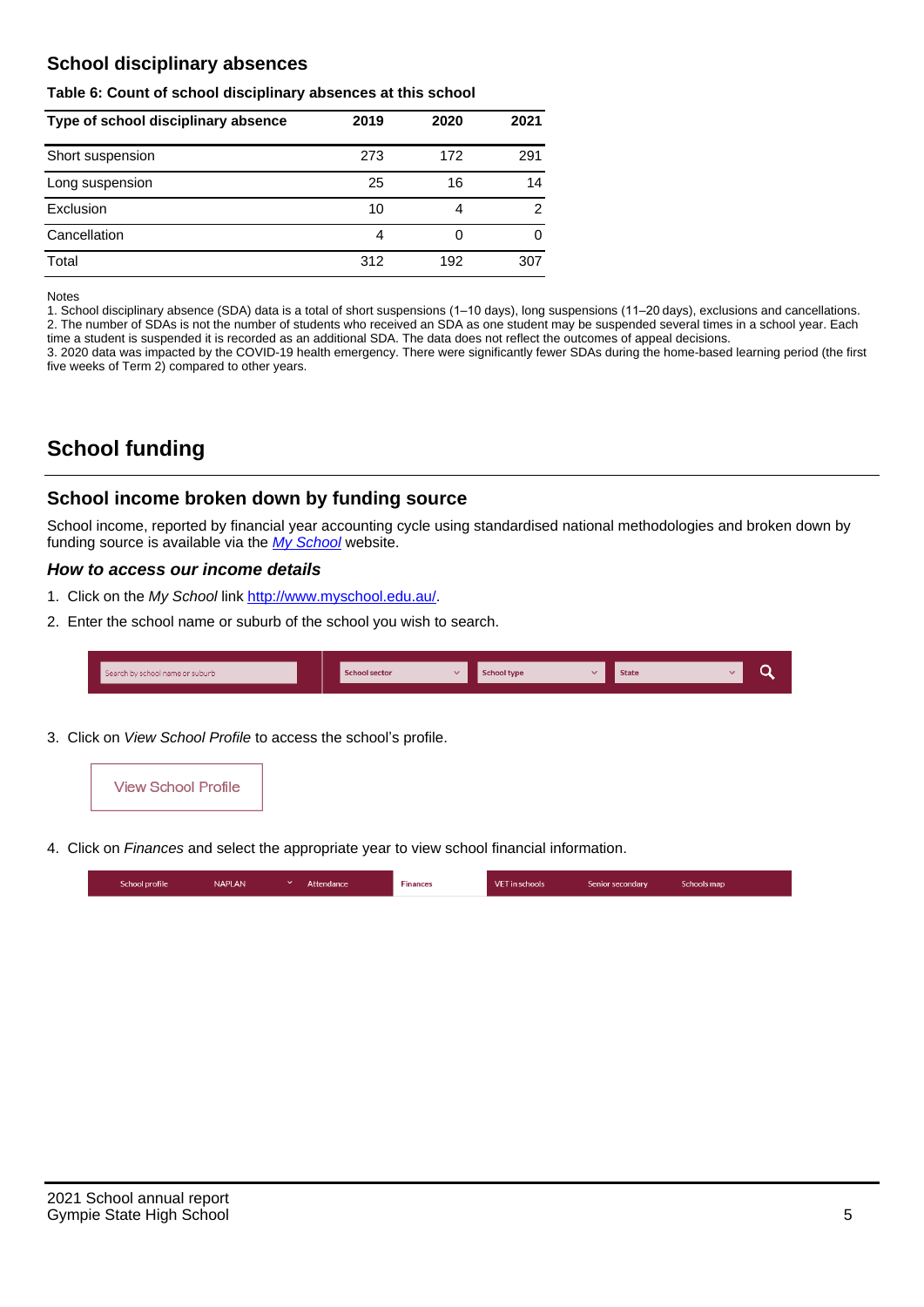# **Teacher standards and qualifications**

The Teacher registration eligibility requirements: Policy (p.1) states:

To be eligible for registration, a person must satisfy the Queensland College of Teachers (QCT) that they meet requirements regarding qualification and experience, or have otherwise met the requirements of the Australian Professional Standards for Teachers (APST). A person must also satisfy the QCT that they are suitable to teach and meet English language proficiency requirements. All these requirements are specified in the Act and the Education (Queensland College of Teachers) Regulation 2005 (the Regulation).

The qualifications required for teacher registration are successful completion of either -

- (a) a four-year initial teacher education program including teacher education studies of at least one year (e.g. a Bachelor of Education, or a double Bachelor degree in Science and Teaching) or
- (b) a one-year graduate initial teacher education program following a degree (e.g. a one-year Graduate Diploma of Education (Secondary) after a three-year Bachelor degree) or
- (c) another course of teacher education that the QCT is reasonably satisfied is the equivalent of (a) or (b). These are considered on a case-by-case basis.

For more information, please refer to the following link:

• <https://www.qct.edu.au/registration/qualifications>

# **Workforce composition**

# **Staff composition, including Indigenous staff**

### **Table 7: Workforce composition for this school**

|                    | <b>Teaching staff</b> |      |      | Non-teaching staff |      |      | Indigenous staff |      |      |
|--------------------|-----------------------|------|------|--------------------|------|------|------------------|------|------|
| <b>Description</b> | 2019                  | 2020 | 2021 | 2019               | 2020 | 2021 | 2019             | 2020 | 2021 |
| Headcount          | 88                    | 88   | 90   | 47                 | 42   | 44   | <5               | <5   |      |
| <b>FTF</b>         | 82                    | 81   | 81   | 36                 | 35   | 36   | <5               | ה>   |      |

Notes

1. Teaching staff includes school leaders.

2. Indigenous refers to Aboriginal and Torres Strait Islander people of Australia.

3. FTE = full-time equivalent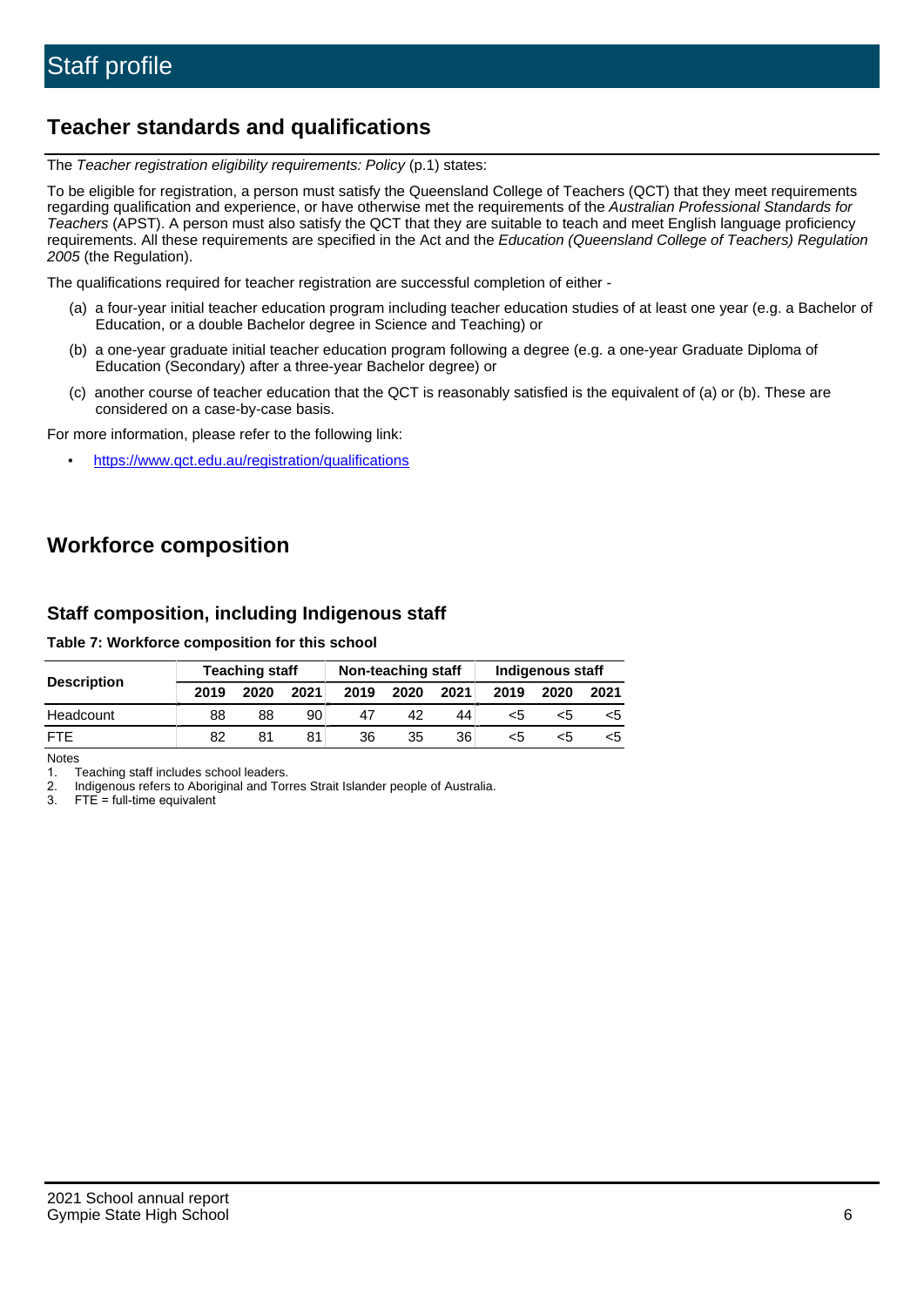# **Key student outcomes**

# **Student attendance**

Tables 8–9 show attendance rates at this school as percentages. In 2020, the COVID-19 health emergency affected student attendance in Queensland Government schools. Comparisons between 2020 and other years' attendance data should not be made.

#### **Table 8: Overall student attendance at this school**

| <b>Description</b>                                  | 2019 | 2020 | 2021 |
|-----------------------------------------------------|------|------|------|
| Overall attendance rate for students at this school | 87%  | 88%  | 83%  |

Notes

1. The attendance rate is the full- and part-time days attended as a percentage of enrolled school days.

2. Full-time students only.

#### **Table 9: Student attendance rates for each year level at this school**

| <b>Year Level</b> | 2019 | 2020      | 2021      |
|-------------------|------|-----------|-----------|
| Year 7            | 91%  | 92%       | 86%       |
| Year 8            | 87%  | 87%       | 84%       |
| Year 9            | 85%  | 88%       | 81%       |
| Year 10           | 85%  | 86%       | 82%       |
| Year 11           | 86%  | 87%       | 81%       |
| Year 12           | 88%  | 88%       | 85%       |
| Ungraded          |      | <b>DW</b> | <b>DW</b> |

Notes

1. The attendance rate is the full- and part-time days attended as a percentage of enrolled school days.<br>2. Full-time students only.

Full-time students only.

3. DW = Data withheld to ensure confidentiality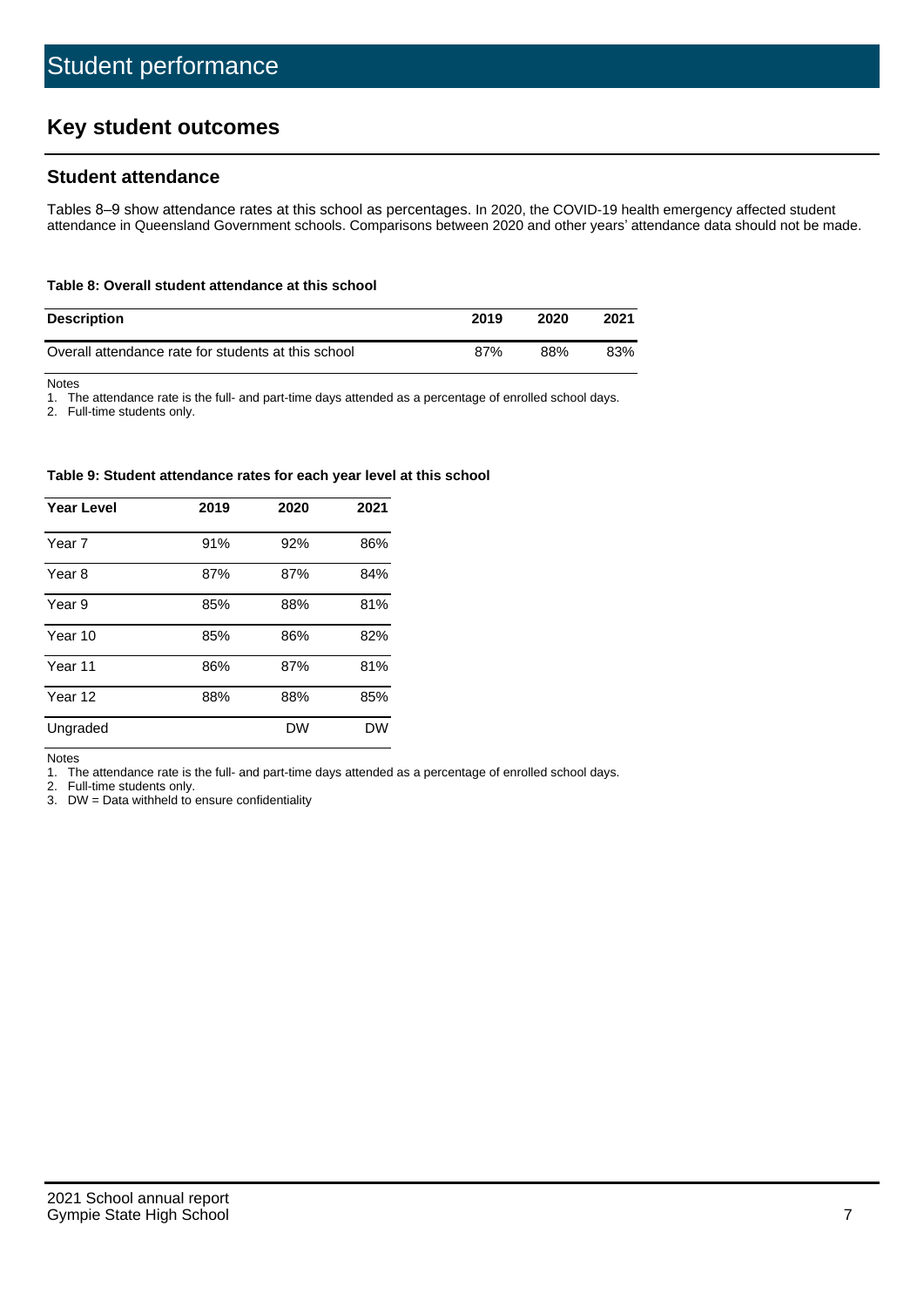# **NAPLAN**

Our reading, writing, spelling, grammar and punctuation, and numeracy results for the Years 3, 5, 7 and 9 NAPLAN tests are available via the [My School](http://www.myschool.edu.au/) website.

## **How to access our NAPLAN results**

- 1. Click on the My School link <http://www.myschool.edu.au/>.
- 2. Enter the school name or suburb of the school you wish to search.

| Search by school name or suburb | <b>School sector</b> | <b>School type</b>                        |          | <b>State</b> |  |
|---------------------------------|----------------------|-------------------------------------------|----------|--------------|--|
|                                 |                      |                                           |          |              |  |
|                                 |                      | $\sim$ $\sim$ $\sim$ $\sim$ $\sim$ $\sim$ | $\cdots$ |              |  |

3. Click on View School Profile of the appropriate school to access the school's profile.

| <b>View School Profile</b> |
|----------------------------|
|----------------------------|

4. Click on NAPLAN and select a year to view school NAPLAN information.

|  | School profile | <b>NAPLAN</b><br>$\sim$ 1 | Attendance | <b>Finances</b> | <b>VET</b> in schools | Senior secondary | Schools map |
|--|----------------|---------------------------|------------|-----------------|-----------------------|------------------|-------------|
|--|----------------|---------------------------|------------|-----------------|-----------------------|------------------|-------------|

#### Notes

- 1. If you are unable to access the internet, please contact the school for a hard copy of the school's NAPLAN results.
- 2. The National Assessment Program Literacy and Numeracy ([NAPLAN\)](http://www.nap.edu.au/naplan) is an annual assessment for students in Years 3, 5, 7 and 9.